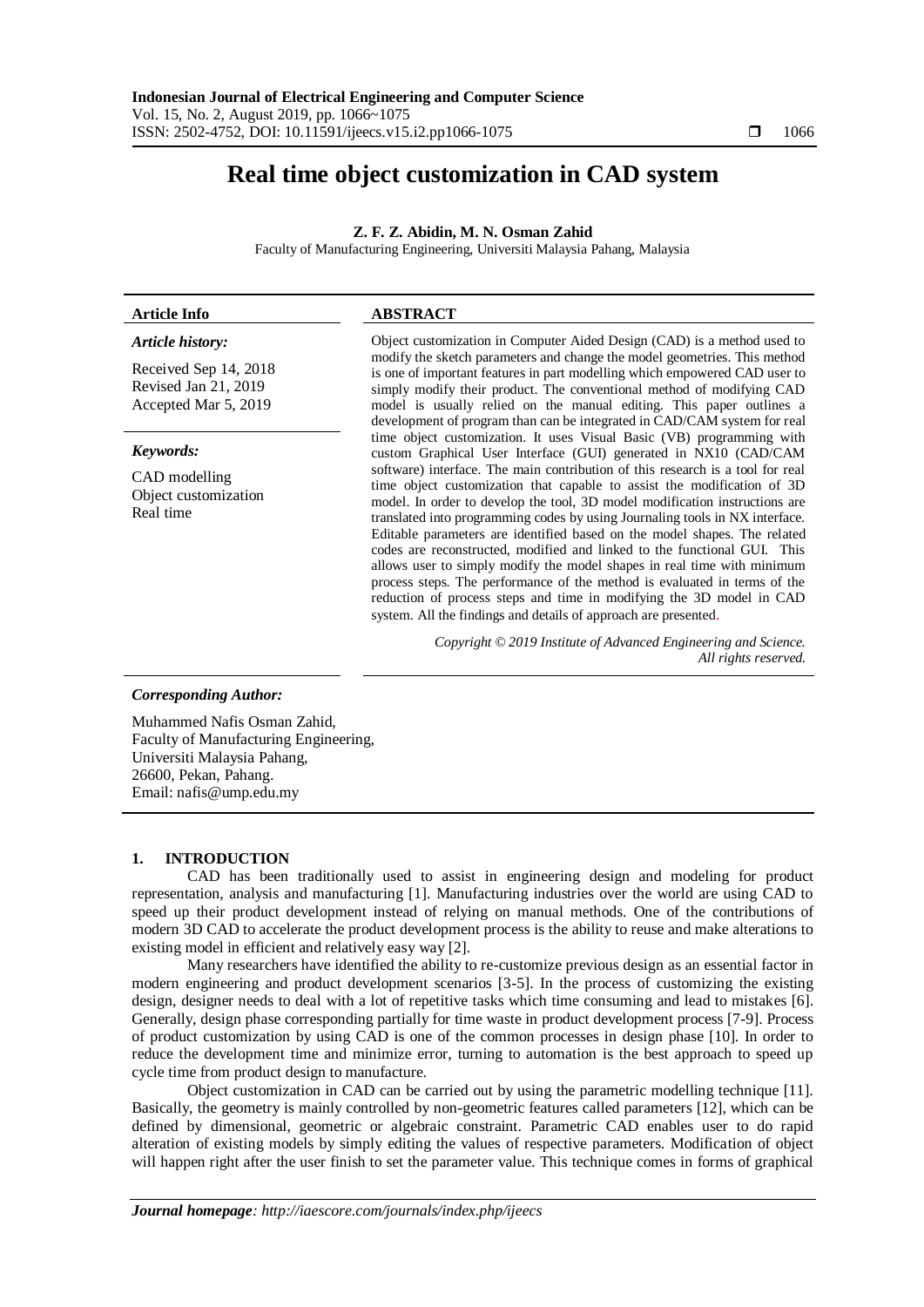user interface (GUI) where the value of the parameter needs to be filled up by the user. GUI allows interaction between user and the computer to accomplish desired goals [13]. The object can be modified but it requires user to know the parameters value and run the program before the modification tool place in the model interface. The drawback of this technique is the modification towards object only happened after user finish to set the parameter value which make this modification process is not in real time.

An example of this issue can be observed in customization works related to furniture industries. Most of the customer would require furniture that can fit perfectly with the available space. Hence, designer needs to deal with a lot of modifications in term of size, additional compartments and shapes. To execute these tasks manually will be time consuming as it requires several repeated cycles before the final design is achieved. In order to resolve this issue, the modification instructions used in CAD can be translated into programming language which leads to the automation in modifying the model. The codes generated can be exploited and modified, then link with the custom GUI to allow real time object customization in the modelling stage. Providing a freedom to customers to control certain design parameters will boost their excitement and feeling in purchasing the product.

In recent years, object customization technique became important studies among researchers and most of them are focusing on the parametric modelling technique to facilitate object customization. Therefore, this paper intended to extend the capabilities of this technique further by integrate with real time abilities to assist the modelling tasks and product visualization.

## **1.1. Development in Part Modelling**

Several studies conducted previously have noted several methodologies to enhance the system and shorten the product development stage. S. Siddesh *et.al* [14] has proposed a new technique to generate CAD models automatically. There are two methods formulated, one is by writing a complete program manually and another one is the utilization of macro tool in the modelling software. The aim of this development is to shift from manual modelling technique to automation modelling process. CATIA has been used as a platform for their proposed model. A. Lad *et.al* [15] developed a software application for product design using SolidWorks CAD package which supports the Application Programming Interface (API). The software is able to automatically update the CAD model by formulating past design experience, knowledge and procedure in computer database. This information is exchange repetitively by integrating Microsoft Visual Studio with SolidWorks CAD. Manipulating the input parameter in Visual Basic will change and affect the output in SolidWorks interface. Another development involves a computer-aided systems for automatic modelling of compound die [16]. The developed software is able to generate 2-dimensional and 3 dimensional drawings for all major die components and die assembly automatically in the drawing editor of AutoCAD software. Parametric modelling technique has been used extensively to execute the operation. The result has successfully simplified the method of modelling for compound dies.

Study conducted by T. Chen *et.al* [17] has established VB and SolidWorks-based 3D Fixture component library as a plug-in function in SolidWorks menu. The system aims to simplify the translation of 2D to 3D-drawing through the developed GUI. It allows users to select the standard parts through SolidWorks menu and then the application program will automatically query all the data required for the drawing. This program has been created by integrating SolidWorks and Visual basic Programming software through parametric modelling technique. Another development proposed a method to read the values from MS Excel file using macros and generate solid model in CATIA V5 [18]. This technique will automatically send the calculated model parameter values from MS Excel to CATIA V5 using macros and later produce the solid model in CATIA interface. The automation is achieved by using macros in CATIA V5 and Visual Basic software. The macros are written/recorded in visual basic programming language. By using this technique, the repetitive tasks in designing component can be reduced. M. Hafiz *et.al* [19] and M. Zahid *et.al* [20] through their research has developed the functional GUI to simplify the simulation of process planning and reduce the dependency on user's experience while developing the machining program in NX CAM system. The developed GUI uses the parametric modelling methods.

To sum up the review, there are several attempts have been made to assist the modeling tasks in CAD system. The assisting tools are developed and work in different CAD system for instance SolidWorks, CATIA and AutoCAD. It is important to note that most of the development shared a similar methodology to assist the modelling tasks by implementing the parametric modelling technique. User needs to key in the required parameters in the system through specified GUI before the instruction being executed. In most cases, the translation process took sometimes before the changes are visible in CAD interface. Currently, very limited development claimed the modelling process can be executed in real time based as the input information changed. Therefore, the present work is an attempt to propose a methodology for a real time object customization in CAD interface by implementing parametric modelling technique.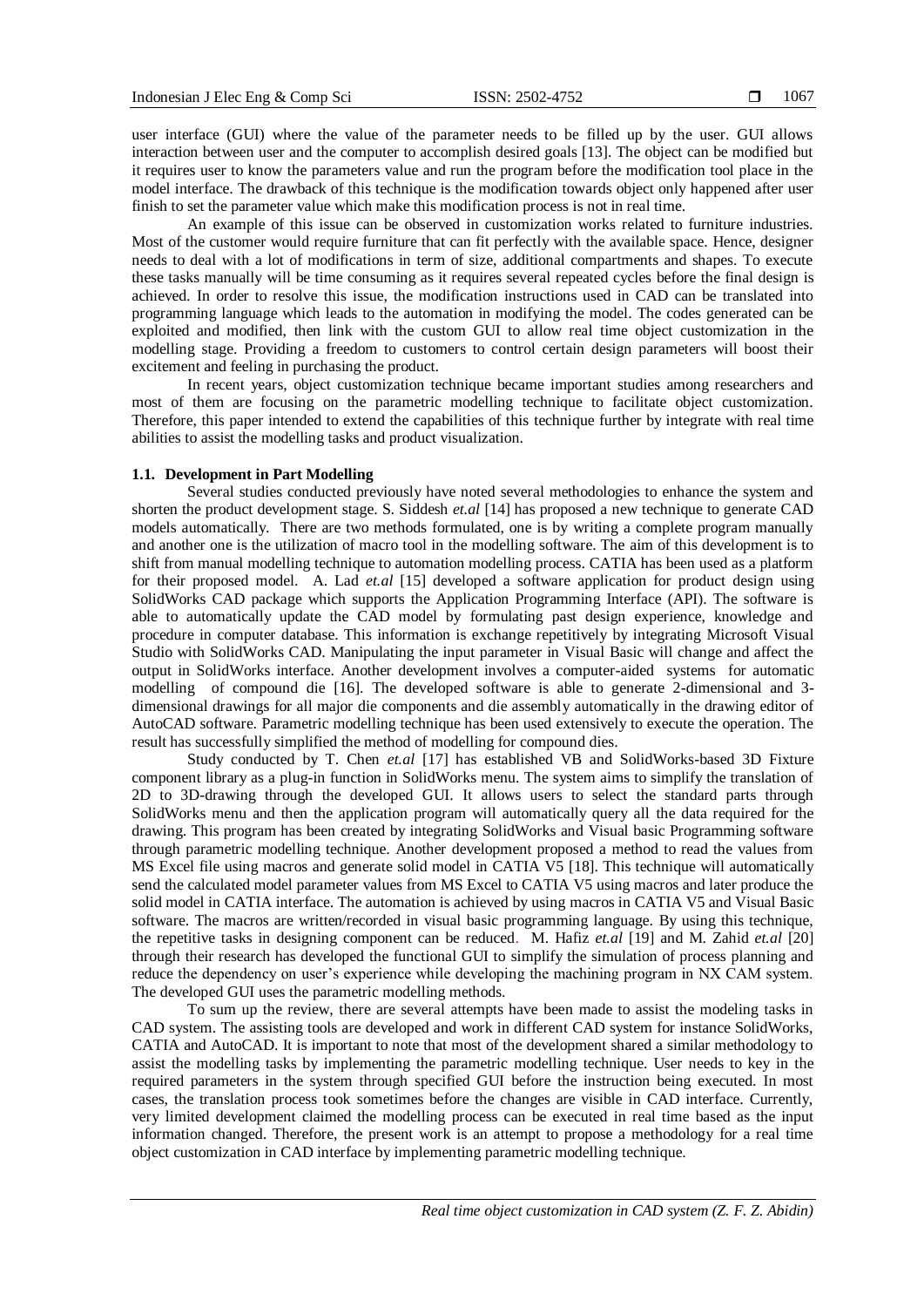#### **2. RESEARCH METHOD**

The modelling task focused in this study is based on the modification of object through several parameters that will affect their shapes and sizes. The integration between NX 10 and VB is explored through the NX Open Tools. The tool provides all the programming instructions used to assist the modification of model which later can improve the automation and fusion of the tasks. The programming codes generated are customized and integrate with several commands to provide the real time capabilities. The customization work involves four main steps distributed between the model in NX system and VB programming. Figure 1 summarizes the process flow of the methodology employed in this study.



Figure 1. Overview of system flow chart

## **2.1. Part modelling**

The development of the methodology employed two examples of product that can be modified due to the technical requirements or user preferences. The first model is shaft coupling. In the real application, the hole diameter in this coupling part is varies based on the specific technical requirements [21]. In order to accommodate with this requirement, the GUI is developed to control the parameters that reflect the holes and visualize the changes in CAD interface in real time. Figure 2 highlights the hole features of the coupling that can be customized using the developed program.



Figure 2. 3D drawing of coupling model

#### **2.2. Journal record and translation**

Journal function in NX10 is an important tool to provide basic programming codes based on the specific instructions executed to modify the part model [22]. The codes can be exploited further and modified through VB.net software. The translated codes come with the section headings which allow user to understand the operations it deals with.

For the shaft coupling model, the parameter that need to be controlled is the size of the centre hole and this can be made through the developed GUI. To enable this, new parameter value must be modified in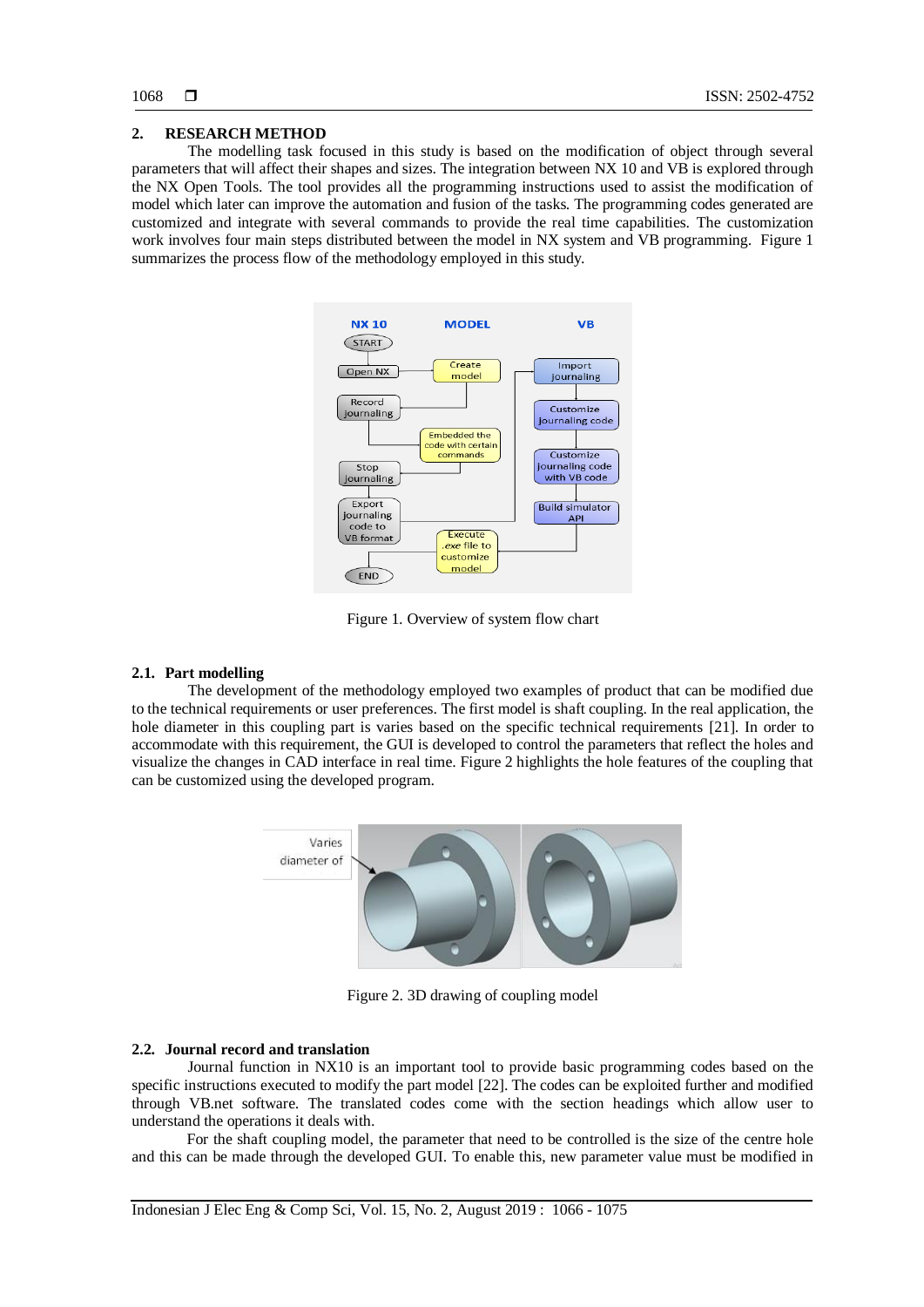the specific code that will reflect the geometry changes in the system interface. For example, the new diameter of the centre hole needs to be changed on the code. During the process of hole size modification, journal will record the instruction and generate the code as exemplified in Figure 4.



Figure 3. Recording journal button



Figure 4. Captured code

The highlighted code in Figure 4 which 'sketchRadialDimensionBuilder1'represents a variable of the diameter value for the center hole which set to 50mm. this variable need to be find in the journal recorded. In order to allow user to control this parameter, the value is replaced with the variable function 'HScrollBarNew.Value' as illustrated in Figure 5. This variable represents the scroll function available in VB software for customization process. In order to communicate with the system user, a slider function is attached in the program GUI. It allows user to modify the size by simply move the slider which directly reflects the model. The developed program will copy the new value of hole sizes and exported to NX through the API. By implementing this method, the changes of hole dimension values will simultaneously reflect the model appeared in NX interface.

```
Dim markId3 As NXOpen. Session. UndoMarkId
markId3 = theSession.SetUndoMark(NXOpen.Session.MarkVisibility.Invisible, "Radial Dimension")
theSession.DeleteUndoMark(markId3, Nothing)
Dim markId4 As NXOpen. Session. UndoMarkId
markId4 = theSession.SetUndoMark(NXOpen.Session.MarkVisibility.Invisible, "Radial Dimension")
sketchRadialDimensionBuilder1.Driving.ExpressionValue.RightHandSide = HScrollBarNew.Value
```
Figure 5. Variable replaced

# **2.3. GUI design**

In order to integrate recorded journal with the function of GUI in VB programming, extra code need to be added in the programming section to activate the recorded journal in VB programming [23]. This extra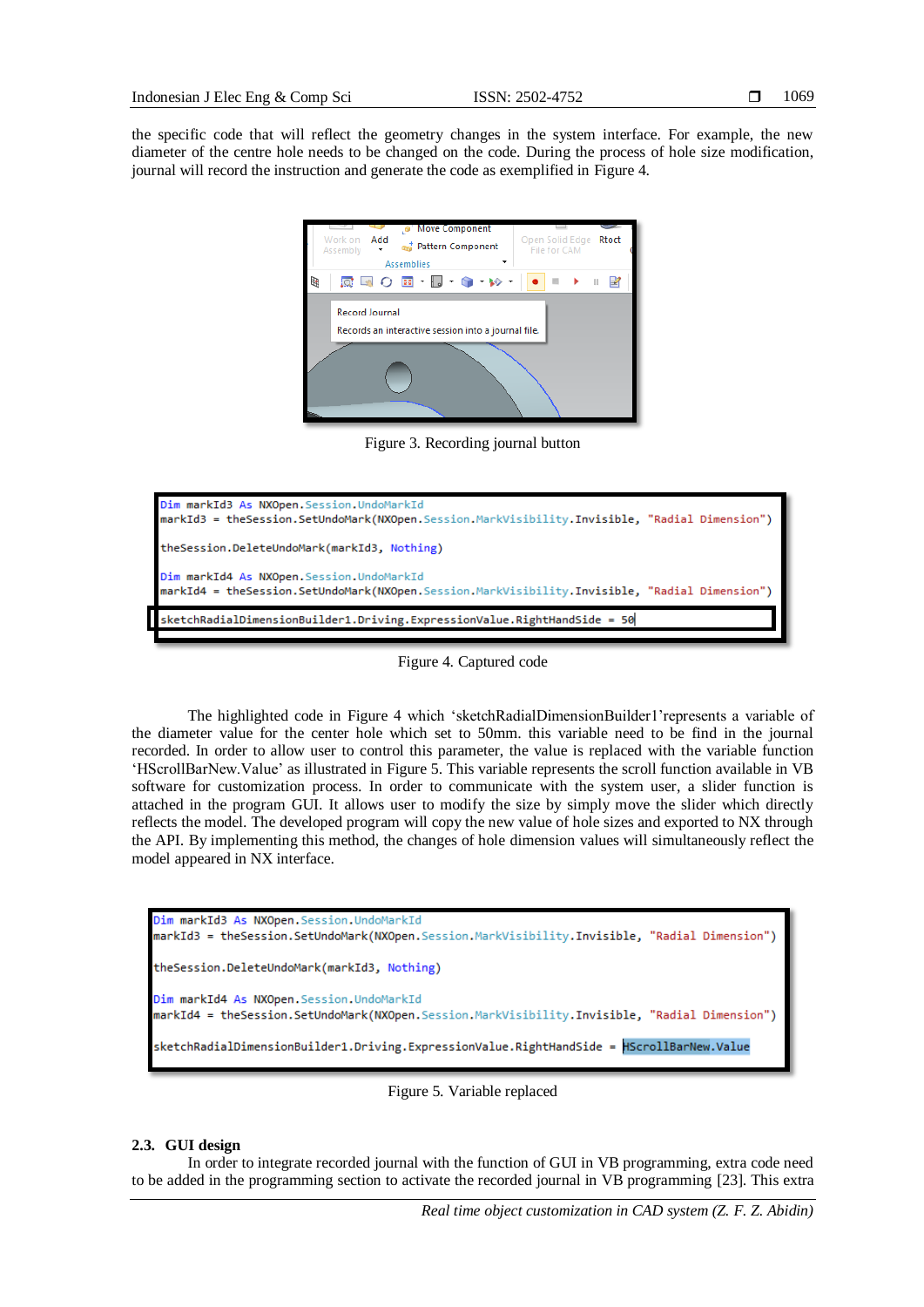code called header code that act as declaration for each function use to integrate both software between NX and VB [24]. Thus, allows the functionality of the GUI to be executed in the NX session during customization process. Figure 6 show the series of code functions that need to be declared in the global declaration in the programming section. Blue words stand for reserve word for every function available in VB software [25]. After the extra code has been added, customization toward GUI started with creating the new windows form. The rest of other functions such as button, slider and label are plotted on the windows form as shown in Figure 7. Journal recorded is then combined with desired function to control the modification as for example slider function that used to customize the circle diameter.

| Option Strict Off                      |  |
|----------------------------------------|--|
| Imports System                         |  |
| Imports NXOpen                         |  |
| Imports NXOpenUI                       |  |
| Imports Microsoft.Office.Interop       |  |
| Imports System.Collections             |  |
| Imports System.Collections.Specialized |  |
| Imports System.IO                      |  |
| Imports System.Xml                     |  |
| Imports System. Math                   |  |
| Imports System.Collections.Generic     |  |
| Imports NXOpen.UF                      |  |
| Imports NXOpen.CAM                     |  |
| Imports System.Windows.Forms           |  |

Figure 6. Header code

| □ Form222 | $\begin{array}{ c c c c }\hline \multicolumn{1}{ c }{\textbf{}} & \multicolumn{1}{ c }{\textbf{}} & \multicolumn{1}{ c }{\textbf{}} & \multicolumn{1}{ c }{\textbf{}} & \multicolumn{1}{ c }{\textbf{}} & \multicolumn{1}{ c }{\textbf{}} & \multicolumn{1}{ c }{\textbf{}} & \multicolumn{1}{ c }{\textbf{}} & \multicolumn{1}{ c }{\textbf{}} & \multicolumn{1}{ c }{\textbf{}} & \multicolumn{1}{ c }{\textbf{}} & \multicolumn{1}{ c }{\textbf{}}$ | □ Form222 |        | $\begin{array}{c c c c c c} \hline \multicolumn{3}{c }{\multicolumn{3}{c }{\multicolumn{3}{c }{\multicolumn{3}{c }{\multicolumn{3}{c }{\multicolumn{3}{c }{\multicolumn{3}{c }{\multicolumn{3}{c }{\multicolumn{3}{c}}}}}}}} \multicolumn{3}{c }{\hline \multicolumn{3}{c }{\multicolumn{3}{c }{\multicolumn{3}{c }{\multicolumn{3}{c }{\multicolumn{3}{c }{\multicolumn{3}{c }{\multicolumn{3}{c }{\multicolumn{3}{c }{\multicolumn{3}{c }{\multicolumn{$ |
|-----------|--------------------------------------------------------------------------------------------------------------------------------------------------------------------------------------------------------------------------------------------------------------------------------------------------------------------------------------------------------------------------------------------------------------------------------------------------------|-----------|--------|------------------------------------------------------------------------------------------------------------------------------------------------------------------------------------------------------------------------------------------------------------------------------------------------------------------------------------------------------------------------------------------------------------------------------------------------------------|
|           |                                                                                                                                                                                                                                                                                                                                                                                                                                                        | $\leq$    | circle | Label7<br>$\,$                                                                                                                                                                                                                                                                                                                                                                                                                                             |

Figure 7. Windows form

# **2.4. Execution of** *exe. file*

The GUI of the program is designed by using standard tools in Visual Basic studio with several functions to cater object customization. One of the important control tools is a horizontal slider which serves to provide input for the model parameter. This slider allows user to modify the geometry shapes within the permitted level based on the part specifications. Label function on the GUI provides the value of parameter simultaneously with the movement of slider. Meanwhile, the finish button used to close the program once user satisfies with the changes. In order to execute the program, user needs to open the model in NX interface or simply use the keyboard shortform 'Ctrl + U' and find the file '.exe' in specific folder. Then, the GUI as illustrated in Figure 8 will be appeared and ready to use.

Figure 9 visualizes the program in the interface with the part model to be modified. In this example, the model will update simultaneously when the slider button moves. Once the expected diameter is achieved, the model can be saved by selecting the finish button. During the modification process, user can observe a live preview of the changes occurred in the model.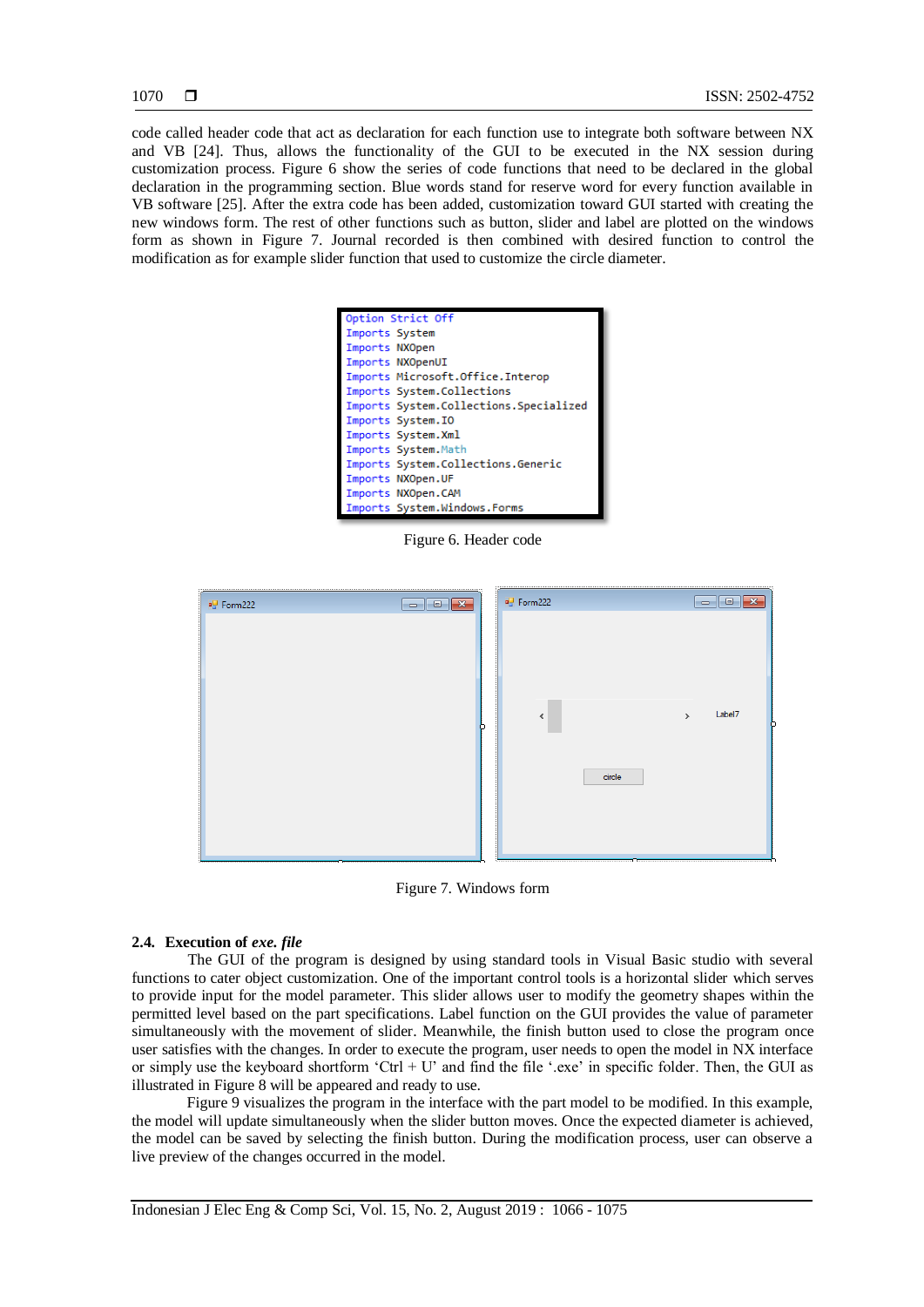

Figure 8. GUI designed by using available tools in Visual Basic studio



Figure 9. Developed GUI is activated in NX10 system

#### **3. RESULTS AND ANALYSIS**

The developed program for real time object customization is verified based on different level of CAD users, classified as expert and beginner users. Expert users represent by the people with more than 3 years of CAD experience while the rest below 3 years CAD experience are considered as beginner users. There are two models developed to validate the program, first is the coupling model and another is a guitar model. The customization involves in the first model are related to the modification of hole sizes. This process is visualized in Figure 8 which indicates the changes of hole diameter in the model.

For the second model, the customization is related to the changing of the B-spline curve shapes exhibited in the guitar. This modification is an example for the product that needs to be designed based on the customer preferences. The center curve of the guitar can be adjusted to fit with the user body. To execute this, the curve is modified based on the control points of B-spline surfaces. Therefore, the GUI contained several sliding coursers to adjust and change the shapes.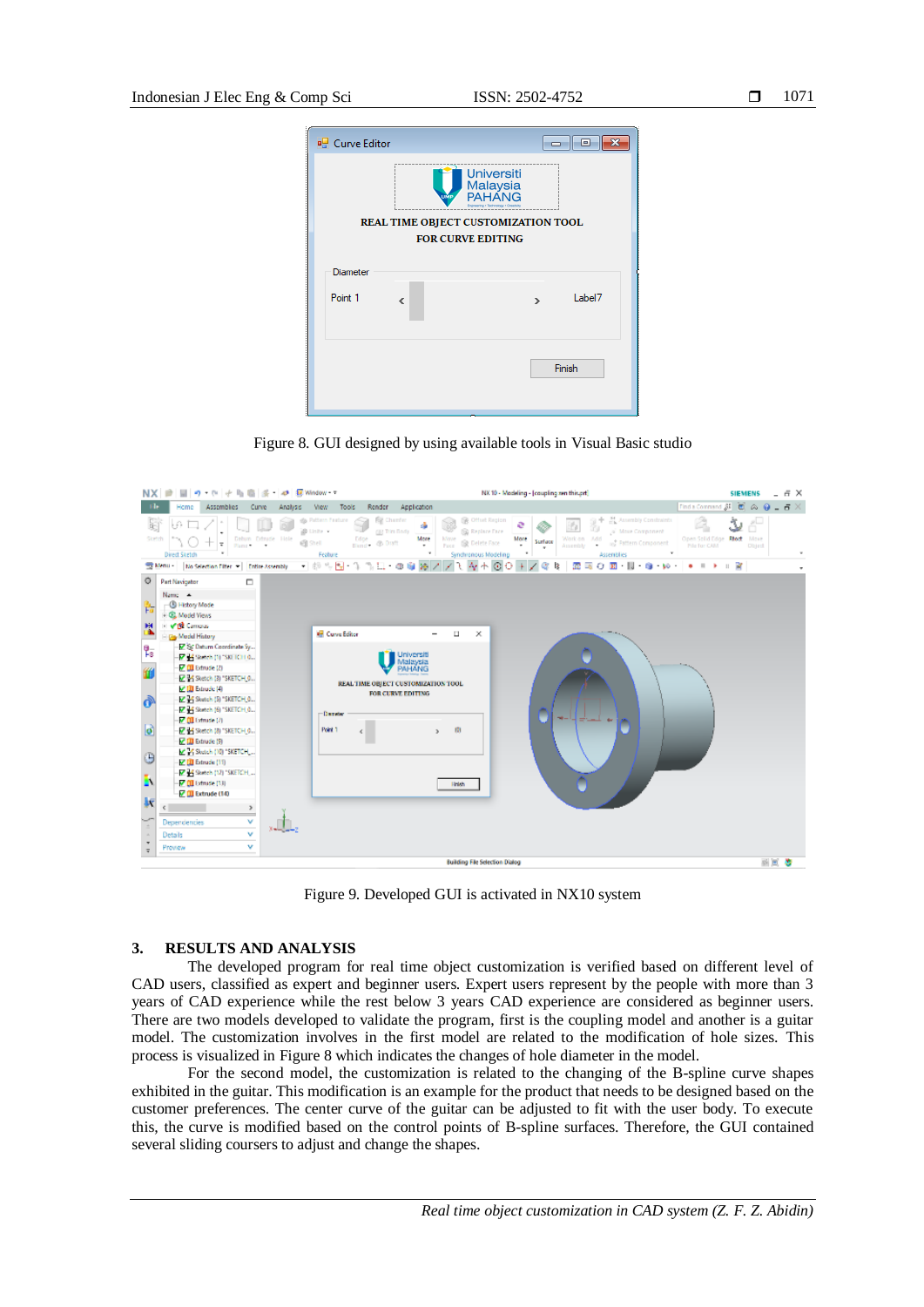

Figure 10. Customization on the circle dimension

Table 1 and 2 summarized the result in term of time required to modify the models. This time study is taken based on two categories user that relied on their experience in CAD. There are two sections of recorded time based in manual approach and the proposed approach. In general, the result indicates the time saving can be achieved by implementing the developed program for model modification. Using manual approach, a lot of time is spent on searching and selecting necessary tools to customize the model.

Depending on the complexity of the model, the time taken for modification would probably extend in the manual approach. On the other hand, by implementing the proposed approach, the steps taken to modify the model can be minimized roughly from 5 to 3 steps of instruction in CAD interface. In manual approach, the 5 steps involve re-open sketch, search for target area, select target area, define new parameter and save the change. Meanwhile, using the developed tool, user only needs to call the customization program, define new parameter and save the changes.

In the guitar model, the developed program manages to achieve 84% of the time saving for expert user and 43% for beginner user in customizing the shapes of the model. Since the model contained several Bspline curves, to manually modify the geometry is considered a quite complex task and need a skills CAD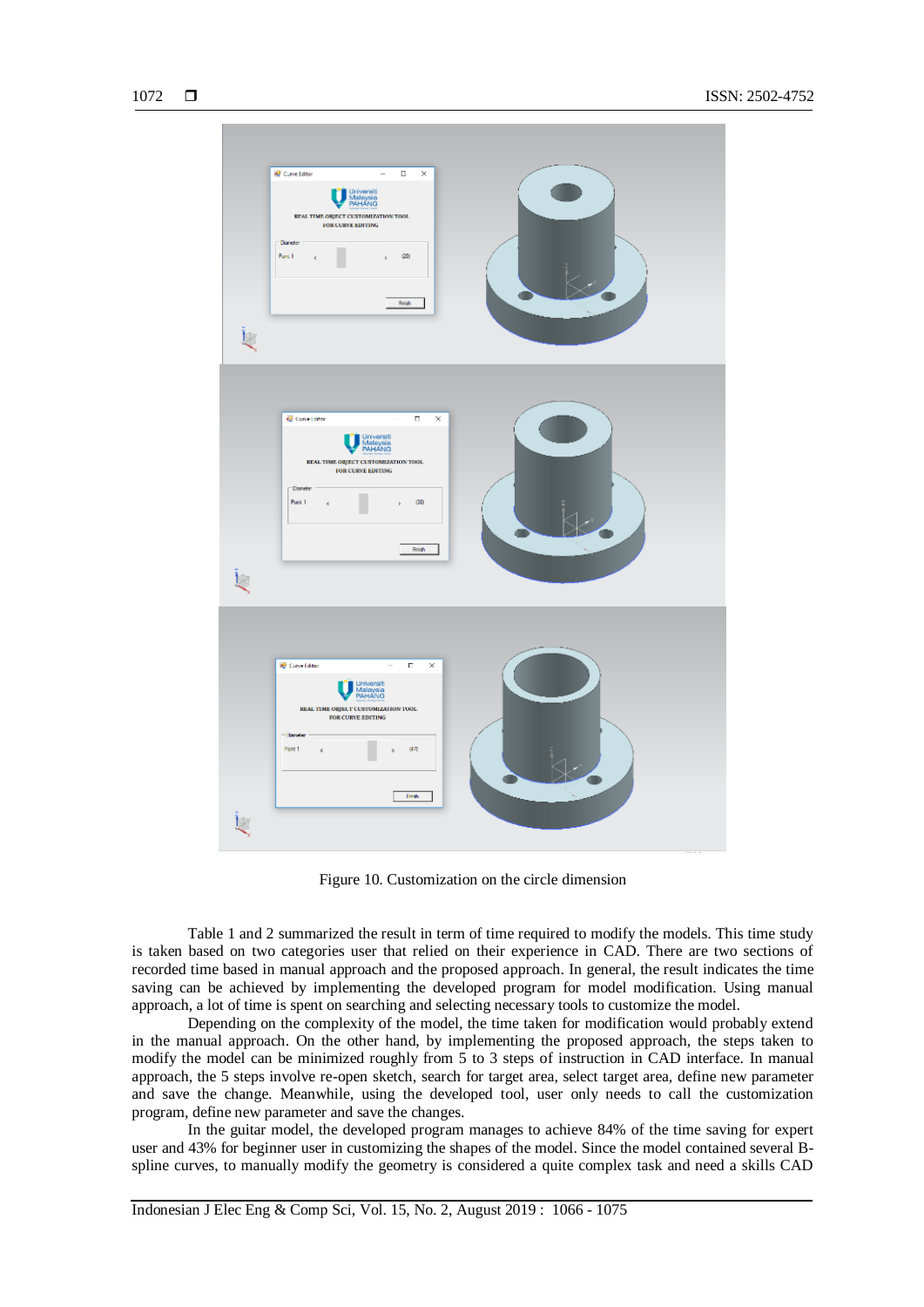user to deal with the process. However, by using the program, the steps for customization have been simplified and even beginner user can easily play with the tool. Based on the data in Table 1 and 2, the time saving efficiency are ranged from 55% up to 94% for Table 1 and 42% up to 84% for Table 2 which indicate the effectiveness of the program developed to assist model modification in CAD interface.



Figure 11. Customization on the B-spline control point

| <b>Table 1. Experimental results for coupling model</b> |                                              |                                             |                       |  |  |
|---------------------------------------------------------|----------------------------------------------|---------------------------------------------|-----------------------|--|--|
| Coupling<br>model                                       | Time recorded in<br>manual approach<br>(sec) | Time recorded<br>using the<br>program (sec) | Time saving<br>$(\%)$ |  |  |
| Expert 1                                                | 40                                           | 18                                          | 55                    |  |  |
| Expert 2                                                | 45                                           | 20                                          | 56                    |  |  |
| Expert 3                                                | 37                                           | 17                                          | 54                    |  |  |
| Beginner 1                                              | 283                                          | 20                                          | 93                    |  |  |
| Beginner 2                                              | 300                                          | 18                                          | 94                    |  |  |
| Beginner 3                                              | 295                                          |                                             | 94                    |  |  |

tal results for coupling model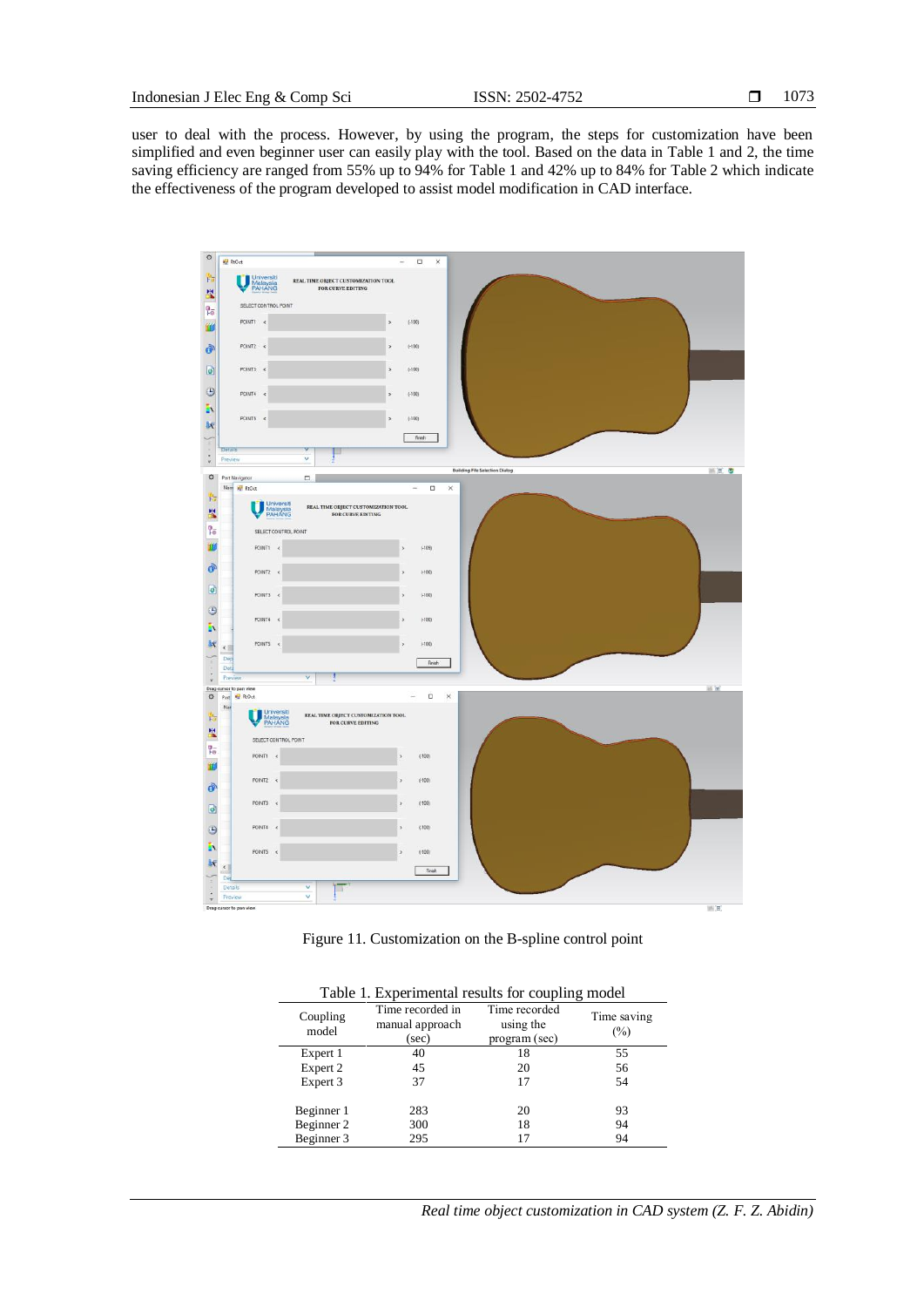| Table 2. Experimental results for guitar model |                                              |                                             |                       |  |  |  |
|------------------------------------------------|----------------------------------------------|---------------------------------------------|-----------------------|--|--|--|
| Coupling<br>model                              | Time recorded in<br>manual approach<br>(sec) | Time recorded<br>using the<br>program (sec) | Time saving<br>$(\%)$ |  |  |  |
| Expert 1                                       | 30                                           | 17                                          | 43                    |  |  |  |
| Expert 2                                       | 35                                           | 19                                          | 45                    |  |  |  |
| Expert 3                                       | 29                                           | 18                                          | 38                    |  |  |  |
| Beginner 1                                     | 120                                          | 19                                          | 84                    |  |  |  |
| Beginner 2                                     | 138                                          | 20                                          | 86                    |  |  |  |
| Beginner 3                                     | 119                                          | 20                                          | 83                    |  |  |  |

#### **4. CONCLUSION**

The work described in this paper suggest an alternative methodology for real time object customization in a CAD system. The developed program operated by control and manipulating the instructions used to modify the CAD model through Visual Basic programming. Instead of editing the model manually, the developed program realized a real time customization where it allows user to adjust and change the parameters on the GUI which simultaneously modify the shapes in CAD interface. There are a lot of way to utilize the developed program. One of the significant contributions is that its empowered customer to deal with the customization of any product within the permissible specification of the part. As a conclusion, the developed program managed to assist CAD model customization tasks by reducing the time and steps taken in the modification process. Future work will cover on the remove stickiness process which allows the GUI to be used towards any sketch in NX CAD software for object customization purpose.

#### **ACKNOWLEDGEMENTS**

We acknowledge with gratitude to Ministry of Higher Education Malaysia for providing a financial support under Fundamental Research Grant Scheme (FRGS)(RDU160130), and Faculty of Manufacturing Engineering, Universiti Malaysia Pahang which realize this research project.

#### **REFERENCES**

- [1] W. Sun, *et al.*, "Bio-CAD modeling and its applications in computer-aided tissue engineering," vol. 37, pp. 1097- 1114, 2005.
- [2] W. H. Bogado, "A systematic approach to cad systems customization," pp. 1-9, 1998.
- [3] N. Iyer, *et al.*, "Shape-based searching for product lifecycle applications," *CAD Comput. Aided Des*., vol. 37, pp. 1435-1446, 2005.
- [4] M. Jackson and C. Buxton, "The Design Reuse Benchmark Report," pp. 1-20, 2007.
- [5] M. Hani, *et al.*, "Product Data Reuse in Product Development : A Practitioner's Perspective to cite this version : HAL Id ," 2017.
- [6] M. Ibrahim, *et al.*, "CAD Smart Objects : Potentials and Limitations," eCAADe 21, pp. 547-552, 2003.
- [7] P. S. Koli and S. K. Patil, "Customization of 3D CAD Model For Piston Fixture Using NX Software," *Int. J. Sci. Eng. Res*., vol. 8, pp. 221-226, 2017.
- [8] E. Gomes, *et al.*, "Investigating waste on new product development : case study," vol. 13, pp. 31-37, 2015.
- [9] F. Elezi, *et al.*, "Reducing Waste in Product Development by Use of Multi-Domain Matrix Methodology," pp. 205- 212, 2010.
- [10] E. Efendy, "A CAD Interface for Product Customization," 2010.
- [11] J. D. Camba, et al., "Computer-Aided Design Parametric CAD modeling : An analysis of strategies for design reusability," *Comput. Des*., vol. 74, pp. 18-31, 2016.
- [12] J. J. Shah, "Assessment of features technology," *Comput. Des*., vol. 23, pp. 331-343, 1991.
- [13] G. Katz and G. Ames, "United States Patent 19," 1997.
- [14] S. Siddesh and B. S. Suresh, "Automation of Generating CAD Models," *J. Mech. Eng. Autom*., vol. 5, pp. 55-58, 2015.
- [15] A. C. Lad and A. S. Rao, "Design and Drawing Automation Using Solid Works Application Programming Interface," *Int. J. Emerg. Eng. Res. Technol.*, vol. 2, pp. 157-167, 2014.
- [16] S. Kashid, *et al*., "CAD system for automatic modelling of compound dies," *Adv. Mater. Process. Technol.*, vol. 698, 2016.
- [17] T. Chen, *et al.*, "The Research and Development of VB and Solidworks-based 3D Fixture Component Library," *Appl. Mech. Mater*., vol. 301, pp. 301-305, 2013.
- [18] R. Pansare and P. Manoj, "Macros in Catia to Read Values from MS Excel A Tool for Automation," *Int. J. Innov. Emerg. Res. Eng*., vol. 3, 2016.
- [19] M. Hafiz and M. Nafis, "Development of machining simulation application using visual basic programming in NX CAM system environment," *Proc. Mech. Eng. Res. Day*, vol. 2018, pp. 73-74, 2018.